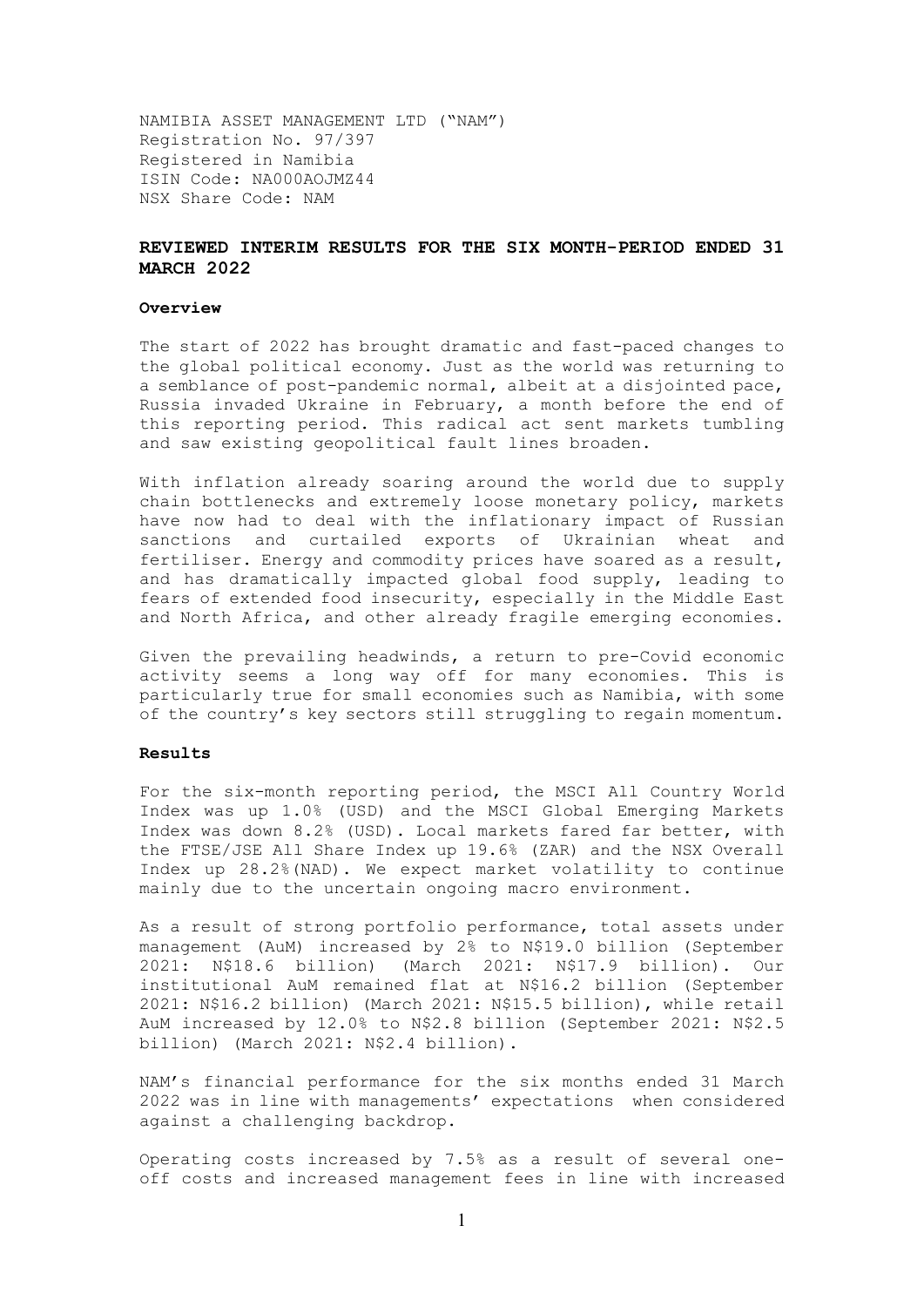revenue. These once-off costs included winding up of long-term incentives related to our previous CFO, the appointment of new employees, the impact of charging VAT on imported services and costs related to returning to pre-pandemic operations.

Key outcomes from NAM's reviewed results for the six monthperiod ended 31 March 2022 are as follows:

- Revenue from contracts with customers was up by 5.9% to N\$36.3 million (March 2021: N\$34.3 million).
- Operating profit decreased by 9.2% to N\$7.8 million (March 2021: N\$8.6 million).
- Total comprehensive income decreased by 22.2% to N\$5.8 million (March 2021: N\$7.5 million).
- Headline earnings per share were down 15.6% to 3.73 cents (March 2021: 4.42 cents).

### **Business update and corporate citizenship**

The Namibian Government has relaxed COVID-19 regulations in line with many other countries around the world. However, while we remain fully operational, NAM has opted to continue with a flexible work schedule for the near-term future.

The first half of this year ended with a complete employee complement, having filled the vacant executive positions in 2021. The outstanding appointment of a fixed-income analyst was made in February this year.

We continue to demonstrate our commitment to education through our bursary schemes, enabling eligible students to study finance-related degrees at tertiary institutions. In this respect, NAM awarded bursaries worth N\$450,000 to deserving Namibian students through a partnership with the University of Namibia Foundation. We are also providing inhouse internship programmes to upskill young Namibians.

## **Governance**

With respect to the implementation of the Financial Institutions and Markets Act and the finalisation of its regulations, we have engaged with the regulator via the Namibia Savings and Investment Association's working group. Our main focus is to ensure that there will be no unintended consequences for our business, the financial markets or the financial services industry, and that the Act achieves its stated objectives.

The Company made changes to its Board of Directors by appointing Mr. Evat Kandongo and Mrs. Silke Hornung as new independent nonexecutive directors. Mr. Llewellyn Smith also replaced Mrs. Aimee Rhoda, who retired from the Board at the end of December 2021. We thank Aimee for her contribution over the past nine years.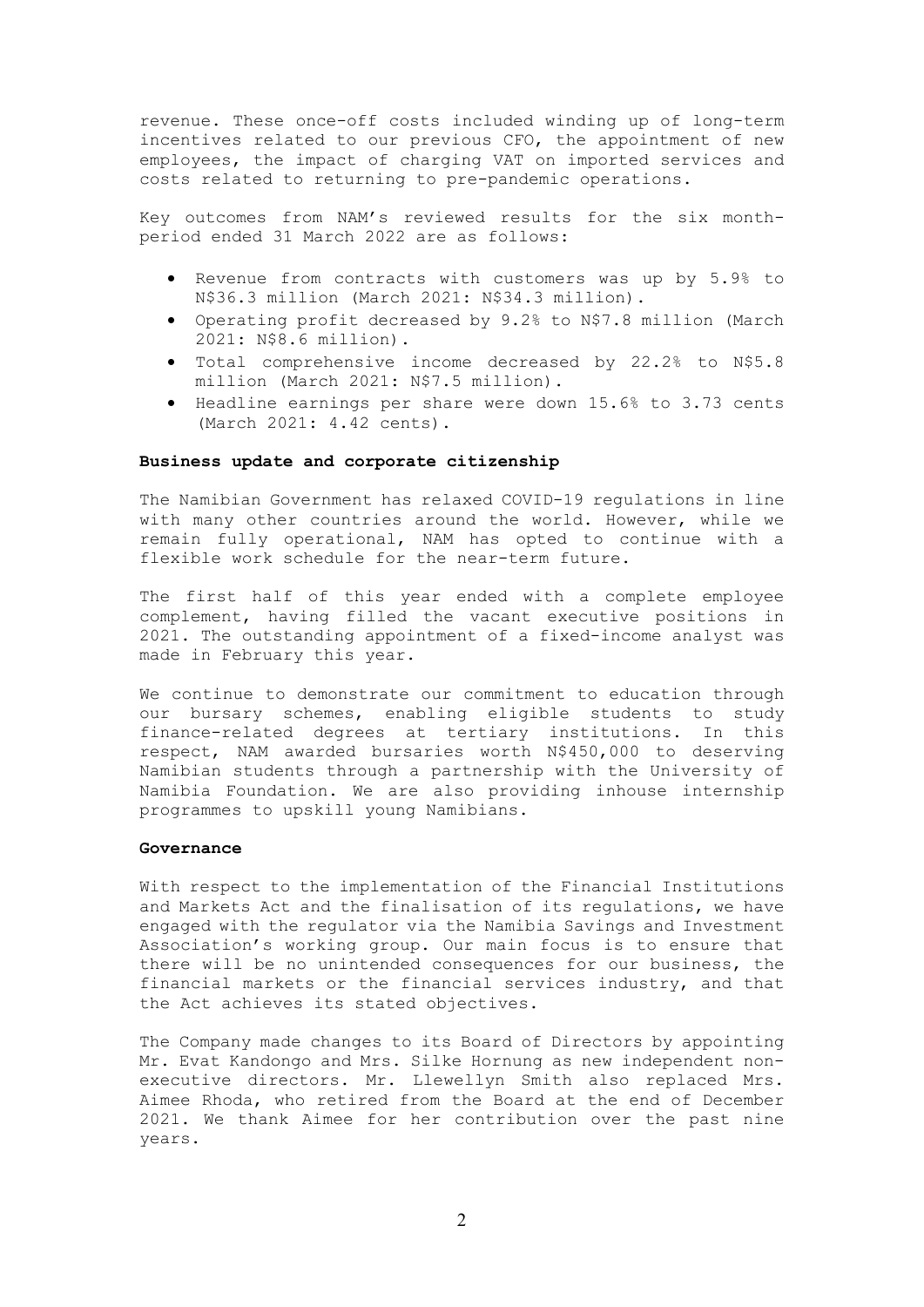In light of the appointments mentioned above, the Board revised the composition of its Audit and Risk Committee and Remuneration and Nominations Committee. A new Social, Ethics and Sustainability Committee was constituted to ensure that the Board has dedicated oversight of environmental, social and governance matters, which is in line with global standards.

### **Prospects**

The macroeconomic environment remains uncertain and unpredictable. We are currently faced with an escalating conflict in Europe, with material and long-lasting global political and economic repercussions. Global central banks have shifted from their long held accommodative stance in order to contain rampant inflation, significantly changing the mediumterm prospects for interest rates and the cost of capital.

Capital markets have responded to this uncertainty through significant declines, with many key markets already in a technical bear market, which is defined as a decline of more than 20% from its peak. At an individual stock level, the moves have been even more extreme, with many global share prices down in excess of 50%. It is important to bear in mind that periods of intense volatility typically create the most fertile ground for significant value-creating investment opportunities.

As active, long-term stock pickers, we are incredibly excited by the opportunities the market is presenting us, both locally and globally. This is reflected in our portfolios across all our strategies. As always, we remain focused on actively managing our clients' portfolios to ensure we deliver superior long-term investment outcomes.

We also continue to invest in our business and remain committed to playing our part as an active and responsible corporate citizen, especially given the current macroeconomic uncertainty.

#### **External audit review**

The external auditor, EY Namibia, has reviewed the Condensed Group Statement of financial position of the Namibia Asset Management Limited Group as at 31 March 2022, and the related Condensed Group Statement of comprehensive income, Statement of changes in equity, Statement of cash flows, and Notes to the interim financial statements. The review has been conducted in accordance with the International Standard on Review Engagements 2410. Copies of the unqualified report of EY Namibia are available for inspection at the registered office of the Company. Any forward-looking information contained in this announcement has not been reviewed or reported on by the Group's external auditors.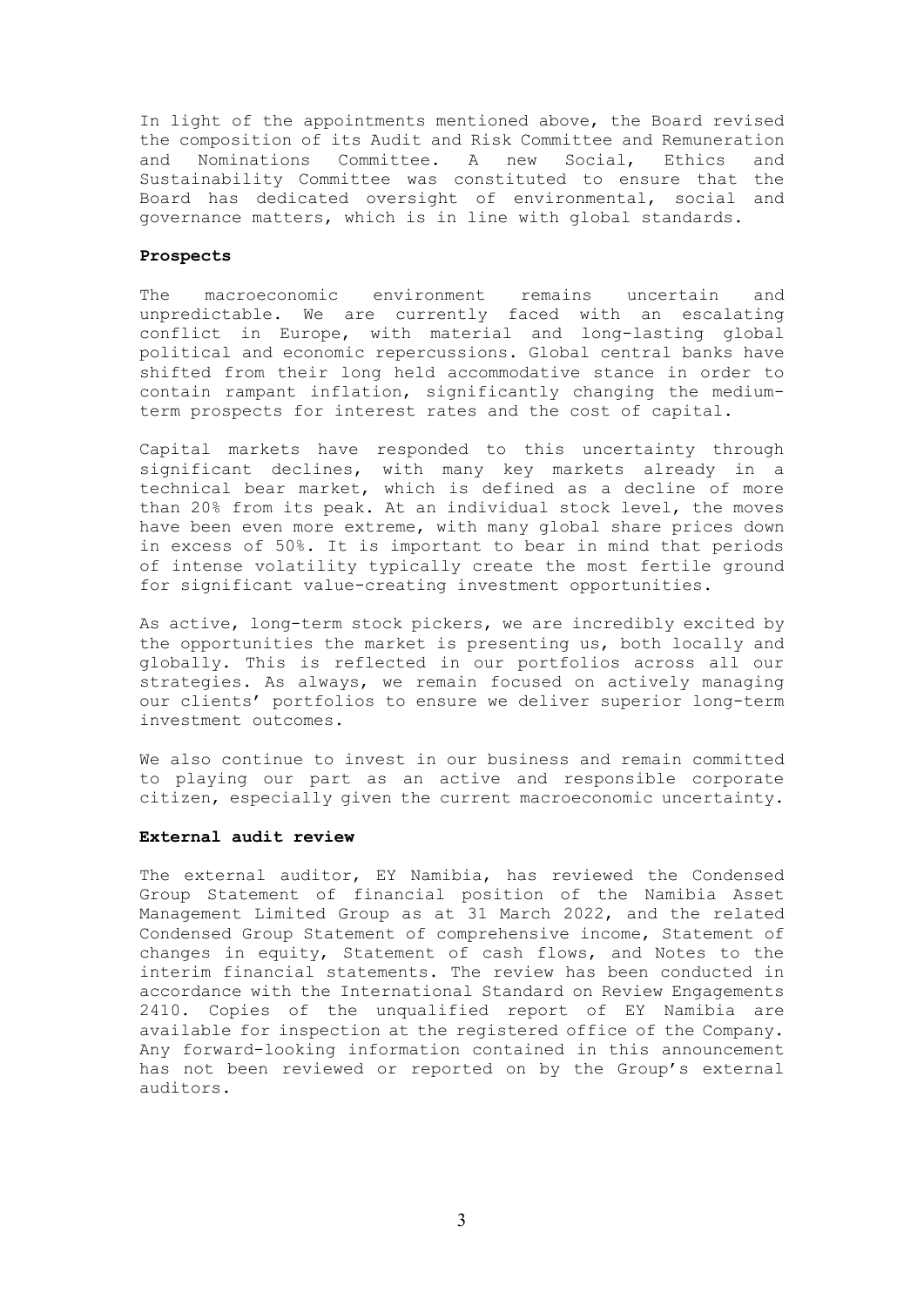

**A PILLAY T SHAANIKA CHAIRMAN CHIEF EXECUTIVE OFFICER**

### **BOARD OF DIRECTORS**

A Pillay\* (Chairman) T Shaanika (Chief Executive Officer) B Uisso (Chief Financial Officer) R G Young\* B Rossouw S Walters E Angula L Smith\* S Hornung E Kandongo (\* South African)

### **COMPANY SECRETARY**

B Uisso

## **REGISTERED OFFICE**

1st Floor, Millennium House,Corner of Robert Mugabe Avenue and DR AB May Street, Windhoek P.O. Box 23329, Windhoek, Namibia

### **AUDITORS**

Ernst & Young Namibia Registered Accountants and Auditors Chartered Accountants (Namibia) Cnr Otto Nitzsche and Maritz Streets P.O Box 1857 Windhoek, Namibia

### **SPONSOR**

IJG Securities (Pty) Ltd Member of the NSX 4th Floor, 1@Steps, c/o Grove and Chasie Streets, Windhoek Windhoek, Namibia

### **TRANSFER SECRETARIES**

Transfer Secretaries (Pty) Ltd 4 Robert Mugabe Avenue P.O. Box 2401 Windhoek, Namibia

**Release date**: 23 May 2022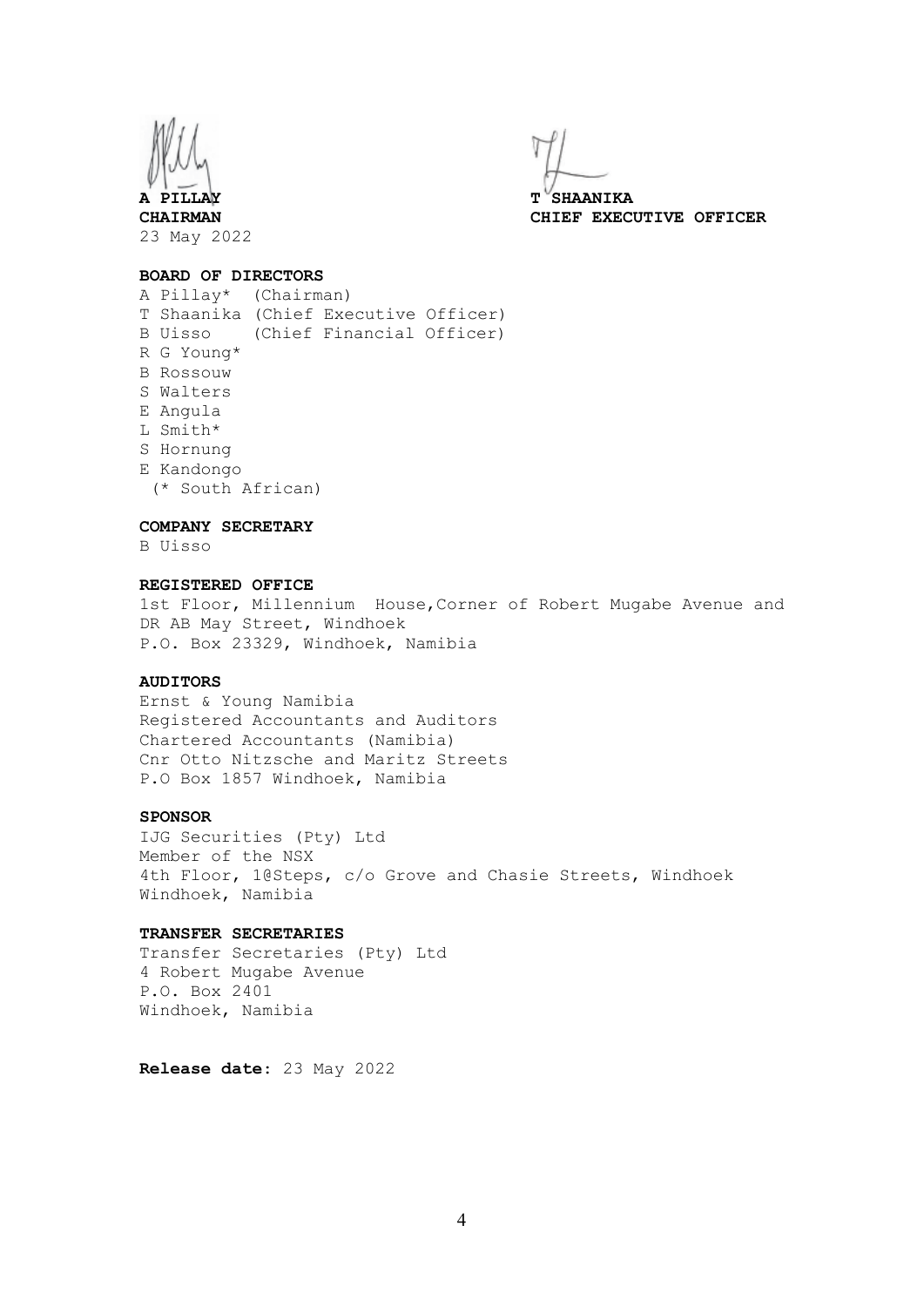**REVIEWED CONDENSED INTERIM RESULTS FOR THE SIX MONTHS ENDED 31 MARCH 2022**

## **CONDENSED GROUP STATEMENT OF COMPREHENSIVE INCOME**

|                                                                                                         | Reviewed<br>31 March<br>2022<br>N\$ | Reviewed<br>31 March<br>2021<br>N\$ | ⊱<br>Change        | Audited<br>30 September<br>2021<br>N\$ |
|---------------------------------------------------------------------------------------------------------|-------------------------------------|-------------------------------------|--------------------|----------------------------------------|
| Revenue (note 5)                                                                                        | 36 301 869                          | 34 270 446                          | 5.9%               | 90 945 695                             |
| Other income<br>Operating expenditure                                                                   | 337 341<br>(28 835 382)             | 1 134 164<br>(26 812 911)           | (70.3)<br>7.5%     | 2 474 741<br>(75 518 305)              |
| Operating profit                                                                                        | 7 803 828                           | 8 591 699                           | (9.2)              | 17 902 131                             |
| Finance income<br>Finance costs                                                                         | 547 391<br>(92 123)                 | 583 522<br>(148 671)                | (6.2)<br>(38.0%)   | 1 129 864<br>(295 511)                 |
| Profit before tax                                                                                       | 8 259 096                           | 9 026 550                           | $(8.5)$ $%$        | 18 736 484                             |
| Taxation                                                                                                | (2 453 275)                         | (2 144 948)                         | 14.4%              | (5 007 224)                            |
| Profit attributable to<br>ordinary shareholders                                                         | 5 805 821                           | 6 881 602                           | (15.6%)            | 13 729 260                             |
| Other comprehensive income                                                                              |                                     |                                     |                    |                                        |
| Items which will not be<br>reclassified subsequently to<br>profit or loss                               |                                     |                                     |                    |                                        |
| Net change in fair value of<br>financial assets designated<br>at FVOCI (not subject to<br>income tax) * |                                     | 576 824                             | (100.0)            |                                        |
| Other comprehensive income<br>for the period                                                            |                                     | 576 824                             | (100.0%            |                                        |
| Total comprehensive income<br>for the period                                                            | 5 805 821                           | 7 458 426                           | (22.2)             | 13 729 260                             |
| EARNINGS PER SHARE (cents)<br>- Basic<br>- Diluted                                                      | 3.73<br>3.69                        | 4.42<br>4.36                        | (15.6%)<br>(15.4%) | 8.82<br>8.73                           |
|                                                                                                         |                                     |                                     |                    |                                        |

*\* All marketable securities previously classified as FVOCI have now been transferred to FVTPL*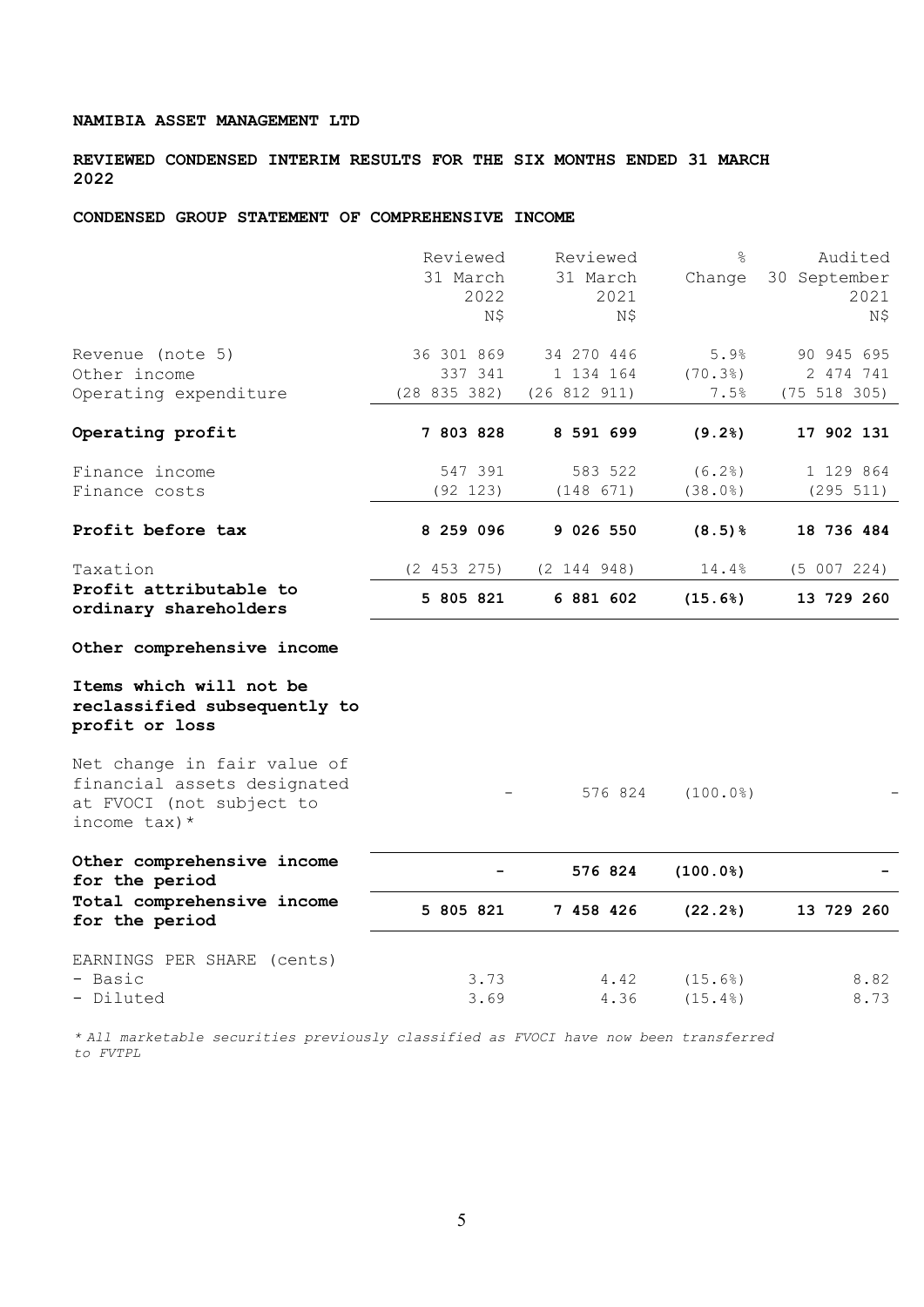## **REVIEWED CONDENSED INTERIM RESULTS FOR THE SIX MONTHS ENDED 31 MARCH 2022**

### **CONDENSED GROUP STATEMENT OF FINANCIAL POSITION**

|                                                             | Reviewed                 | Restated        | Restated        |
|-------------------------------------------------------------|--------------------------|-----------------|-----------------|
|                                                             | 31 March 2022            | 31 March        | 30 September    |
|                                                             |                          | 2021            | 2021            |
|                                                             | Ν\$                      | N\$             | N\$             |
| <b>ASSETS</b>                                               |                          |                 |                 |
|                                                             |                          |                 |                 |
| Non - current assets                                        | 10 683 660               | 11 102 428      | 11 082 299      |
|                                                             |                          |                 |                 |
| Property, equipment and right-of-use-                       | 3 310 252                | 3 877 998       | 3 407 181       |
| assets*                                                     |                          |                 |                 |
| Marketable securities - statutory                           | 6 000 000                | 6 000 000       | 6 000 000       |
| investments<br>Deferred tax                                 | 1 373 408                | 1 224 430       | 1 675 118       |
|                                                             |                          |                 |                 |
| Current assets                                              | 37 162 377               | 40 610 809      | 71 874 149      |
|                                                             |                          |                 |                 |
| Marketable securities                                       |                          |                 |                 |
| Additional investments at FVOCI<br>$\overline{\phantom{0}}$ |                          | 2 709 904       |                 |
| Additional investments at FVTPL**                           | 16 946 723               | 18 582 307      | 22 054 272      |
| Trade and other receivables                                 | 11 339 098               | 10 965 761      | 32 208 654      |
| Current tax asset                                           | 1 169 754                | 1 494 487       | 904 694         |
| Cash and cash equivalents**                                 | 7 706 802                | 6 858 350       | 16 706 529      |
|                                                             |                          |                 |                 |
| <b>TOTAL ASSETS</b>                                         | 47 846 037               | 51 713 237      | 82 956 448      |
|                                                             |                          |                 |                 |
| EQUITY AND LIABILITIES                                      |                          |                 |                 |
|                                                             |                          |                 |                 |
| TOTAL EQUITY ATTRIBUTABLE TO ORDINARY                       | 24 285 762               | 26 047 743      | 31 682 271      |
| <b>SHAREHOLDERS</b>                                         |                          |                 |                 |
| Issued capital                                              | 2 000 000                | 1 557 292       | 2 000 000       |
| Share premium                                               | 1 811 177                | 2 251 860       | 1 811 177       |
| Reserve for own shares                                      | $(9\;357\;288)$          | $(9\;338\;762)$ | $(9\;357\;288)$ |
| Share based payment reserve                                 | 2 544 597                | 2 284 665       | 2 395 701       |
| Fair value reserve                                          | $\overline{\phantom{0}}$ | 2 709 904       |                 |
| Retained earnings                                           | 27 287 276               | 26 582 784      | 34 832 681      |
|                                                             |                          |                 |                 |
| Non-current liabilities                                     | 1 595 977                | 2 678 373       | 1 914 679       |
|                                                             |                          |                 |                 |
| Lease liability                                             | 1 595 977                | 2 293 639       | 1 914 679       |
| Interest-bearing liabilities                                |                          | 384 734         |                 |
|                                                             |                          |                 |                 |
| Current liabilities                                         | 21 964 298               | 22 987 121      | 49 359 498      |
|                                                             |                          |                 |                 |
| Interest-bearing liabilities                                |                          |                 | 394 324         |
| Shareholders for dividends                                  | 486 840                  | 415 730         | 415 730         |
| Lease liability - current portion                           | 852 539                  | 782 845         | 852 539         |
| VAT payable                                                 | 10 559                   |                 | 2 322 081       |
| Trade and other payables                                    | 20 614 360               | 21 788 546      | 45 374 824      |
|                                                             |                          |                 |                 |
| TOTAL EQUITY AND LIABILITIES                                | 47 846 037               | 51 713 237      | 82 956 448      |

*\*Comparative amounts have been reclassified for improved disclosure purposes. Right-ofuse-assets and Equipment are now shown together under the line-item Property, equipment and right-of-use-assets. The amount of Right-of-use-assets now included under Property, equipment and right-of-use-assets is N\$ 2 844 995 and this reclassification has no overall impact on other balances.*

*\*\*Refer to note 8 for details of restatement.*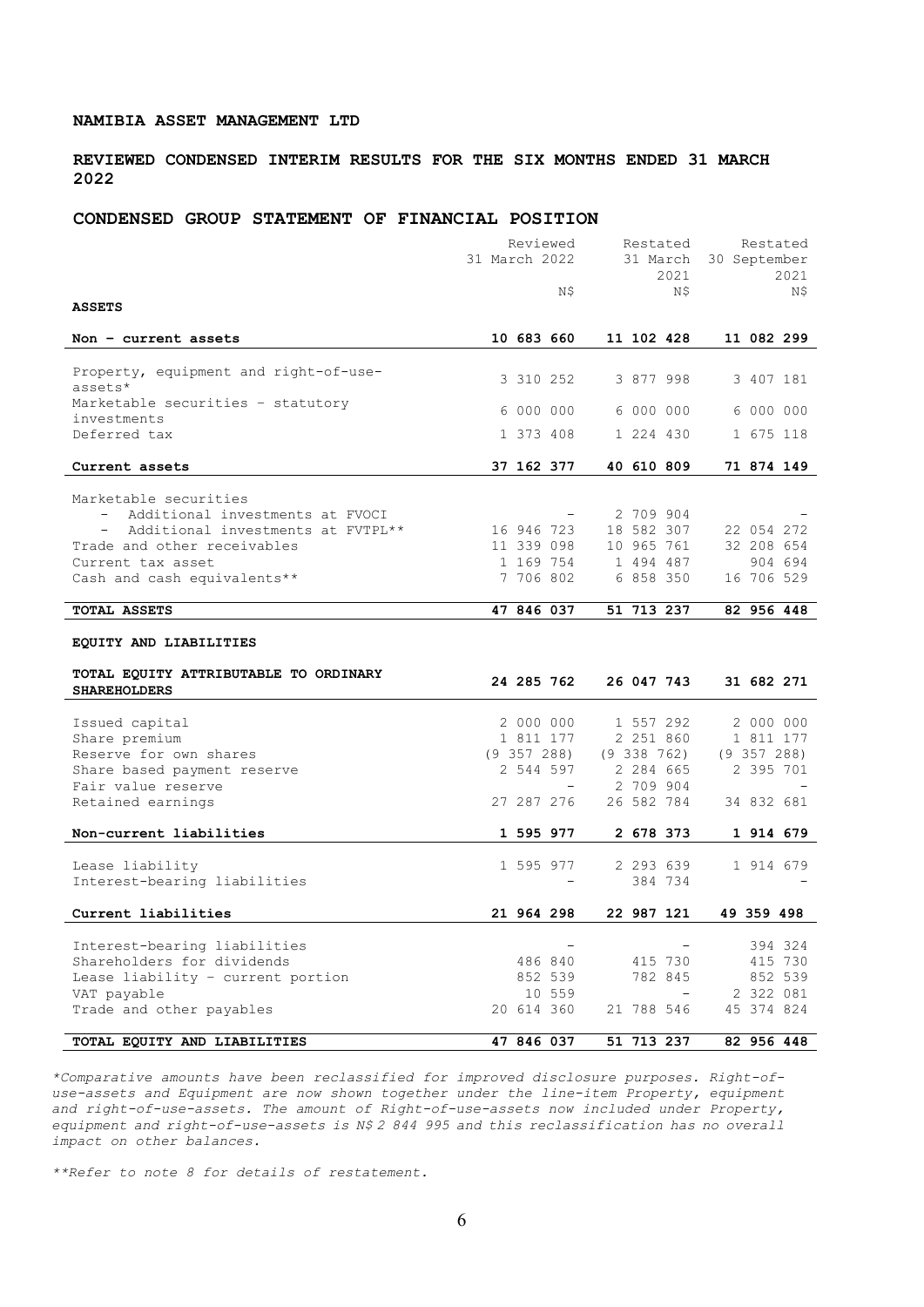# **REVIEWED CONDENSED INTERIM RESULTS FOR THE SIX MONTHS ENDED 31 MARCH 2022**

# **CONDENSED GROUP STATEMENT OF CHANGES IN EQUITY**

|                                                           | Ordinary<br>share        | Share                    | Retained                 | Share based<br>payment | Reserve<br>for own       | Fair<br>value            |                  |
|-----------------------------------------------------------|--------------------------|--------------------------|--------------------------|------------------------|--------------------------|--------------------------|------------------|
|                                                           |                          |                          |                          |                        | Shares                   | reserve                  |                  |
|                                                           | capital                  | premium                  | earnings                 | reserve                | (note 6)                 |                          | Total            |
| Balance as at 1                                           | Ν\$                      | N\$                      | N\$                      | Ν\$                    | N\$                      | Ν\$                      | N\$              |
| October 2020                                              | 1 554 792                | 2 251 860                | 31 640 995               | 3 149 875              | $(9\;310\;500)$          | 2 133 080                | 31 420 102       |
| Comprehensive income                                      | $\equiv$                 |                          | 6 881 602                |                        |                          | 576 824                  | 7 458 426        |
| for the year<br>Profit for the                            |                          |                          |                          |                        |                          |                          |                  |
| period                                                    |                          |                          | 6 881 602                |                        |                          |                          | 6 881 602        |
| Other comprehensive<br>income for period                  |                          |                          |                          |                        |                          | 576 824                  | 576 824          |
| Transactions with                                         |                          |                          |                          |                        |                          |                          |                  |
| owners recorded                                           | 2 500                    |                          | $(11\ 939\ 813)$         | (865 210)              | (28 262)                 |                          | (12 830 785)     |
| directly to equity                                        | $\overline{\phantom{a}}$ | $\overline{\phantom{a}}$ | $\overline{\phantom{0}}$ | (865 210)              | $\overline{\phantom{0}}$ | $\overline{\phantom{a}}$ | (865 210)        |
| Share based payments<br>Dividends paid to                 |                          |                          |                          |                        |                          |                          |                  |
| equity holders                                            |                          | $\overline{\phantom{a}}$ | (11 939 813)             |                        |                          | $\qquad \qquad -$        | (11 939 813)     |
| Staff options<br>exercised                                | 4 525                    |                          |                          |                        | 97 288                   |                          | 101 813          |
| Acquisition of NAM<br>shares by the Orban<br>Street Trust | (2 025)                  |                          |                          |                        | (125 550)                |                          | (127 575)        |
| Balance as at 31                                          | 1 557 292                | 2 251 860                | 26 582 784               | 2 284 665              | $(9\;338\;762)$          | 2 709 904                | 26 047 743       |
| March 2021                                                |                          |                          |                          |                        |                          |                          |                  |
| (reviewed)<br>Comprehensive income                        |                          |                          |                          |                        |                          |                          |                  |
| for the year                                              |                          |                          | 6 847 658                |                        |                          | (576 824)                | 6 270 834        |
| Profit for the year                                       |                          |                          | 6 847 658                |                        | $\overline{\phantom{0}}$ |                          | 6847658          |
| Other comprehensive                                       |                          |                          |                          |                        |                          | (576824)                 | (576824)         |
| income for the year<br>Transactions with                  |                          |                          |                          |                        |                          |                          |                  |
| owners recorded                                           | 442 708                  | (440683)                 | 1 402 239                | 111 036                | (18526)                  | $(2\;133\;080)$          | (636 306)        |
| directly to equity                                        |                          |                          |                          |                        |                          |                          |                  |
| Share based payments<br>Settlement of equity              |                          |                          | $\overline{\phantom{a}}$ | 044 202<br>1           |                          |                          | 1 044 202        |
| share based payments<br>in cash                           |                          |                          | $\qquad \qquad -$        | (1 664 000)            |                          |                          | (1 664 000)      |
| Transfer between<br>equity accounts                       | 445 208                  | (445 208)                | 1 402 239                | 730 834                |                          | (2 133 080)              | (7)              |
| Acquisition of NAM<br>shares by the Orban<br>Street Trust | 2 0 2 5                  |                          |                          |                        | (18526)                  |                          | (16 501)         |
| Share options<br>exercised                                | (4 525)                  | 4 525                    |                          |                        |                          |                          |                  |
| Balance as at 30<br>September 2021<br>(audited)           | 2 000 000                | 1 811 177                | 34 832 681               | 2 395 701              | $(9\;357\;288)$          |                          | 31 682 271       |
| Comprehensive income<br>for the year                      |                          |                          | 5 805 821                |                        |                          |                          | 5 805 821        |
| Profit for the<br>period                                  | $\overline{a}$           |                          | 5 805 821                | -                      | -                        | $\overline{a}$           | 5 805 821        |
| Transactions with<br>owners recorded                      |                          |                          | (13 351 226)             | 148 896                |                          |                          | $(13\ 202\ 330)$ |
| directly to equity<br>Share based payments                | $\equiv$                 | ۳                        | L.                       | 148 896                |                          | $\overline{\phantom{a}}$ | 148 896          |
| Dividends paid to<br>equity holders                       |                          |                          | (13 351 226)             |                        |                          |                          | (13 351 226)     |
| Balance as at 31<br>March 2022<br>(reviewed)              | 2 000 000                | 1 811 177                | 27 287 276               | 2 544 597              | $(9\;357\;288)$          |                          | 24 285 762       |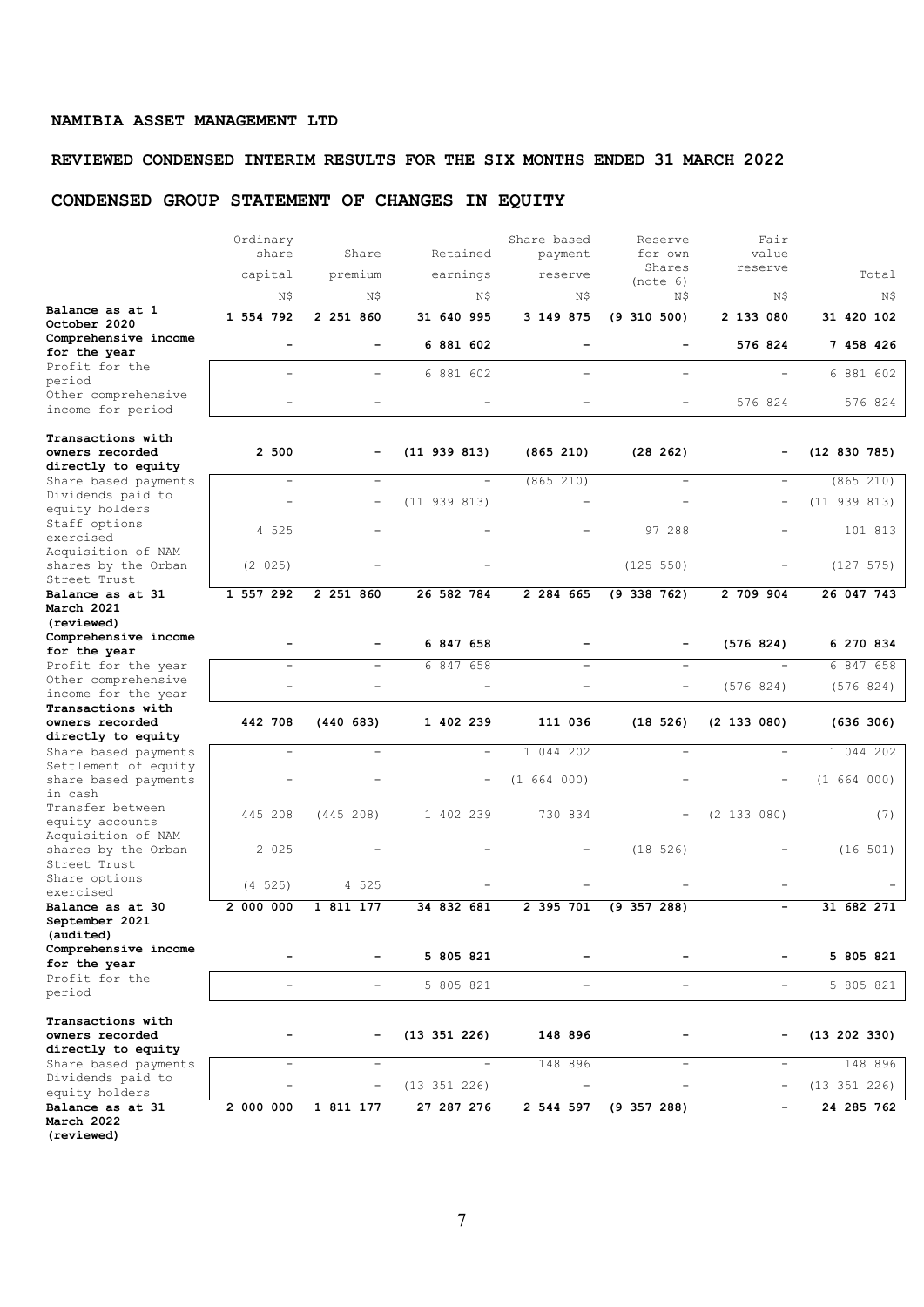**REVIEWED CONDENSED INTERIM RESULTS FOR THE SIX MONTHS ENDED 31 MARCH 2022**

# **CONDENSED GROUP STATEMENT OF CASH FLOWS**

|                                                  | Reviewed        | Restated         | Restated         |
|--------------------------------------------------|-----------------|------------------|------------------|
|                                                  | 31 March 2022   | 31 March 2021    | 30 Sept 2021     |
|                                                  | N\$             | N\$              | N\$              |
| operating<br>flows<br>from<br>Cash               |                 |                  |                  |
| activities                                       |                 |                  |                  |
| generated/(utilised)<br>Cash<br>by               | 7 492 652       | $(1\;302\;222)$  | 11 374 854       |
| operations*                                      |                 |                  |                  |
|                                                  |                 |                  |                  |
| Finance income                                   | 547 391         | 629 909          | 1 129 864        |
| Income taxes paid                                | (2 415 598)     | (2 978 311)      | (5 701 482)      |
|                                                  |                 |                  |                  |
| Net cash generated/(used) from                   | 5 624 445       | (3 650 624)      | 6 803 236        |
| operating activities*                            |                 |                  |                  |
| Cash<br>flow<br>from<br>investing                |                 |                  |                  |
| activities                                       |                 |                  |                  |
| Acquisitions of equipment to                     | (421 517)       | (31826)          | $(72 \t261)$     |
| maintain operations                              |                 |                  |                  |
|                                                  |                 |                  |                  |
| Net cash used from investing                     | (421 517)       | (31 826)         | $(72 \ 261)$     |
| activities*                                      |                 |                  |                  |
| Cash<br>flows<br>from<br>financing               |                 |                  |                  |
| activities                                       |                 |                  |                  |
|                                                  |                 |                  |                  |
| Dividend paid                                    | (13 280 114)    | (11 864 234)     | (11 864 242)     |
| Proceeds<br>from<br>staff<br>share               |                 | 101 813          | 101 812          |
| options exercised<br>Acquisition of staff shares |                 | (127 575)        | (144 075)        |
| Repayment of interest-bearing                    | (366 006)       | (1884581)        | (1 990 621)      |
| borrowings - Capital                             |                 |                  |                  |
| Repayment of interest-bearing                    | (20 461)        | (142 014)        | (35 973)         |
| borrowings - Interest                            |                 |                  |                  |
| Repayment of lease liability -                   | (438 471)       | (391 691)        | (803 179)        |
| Capital                                          |                 |                  |                  |
| Repayment of lease liability -                   | (97603)         | (122 288)        | (259 538)        |
| Interest                                         |                 |                  |                  |
|                                                  |                 |                  |                  |
| Net cash used from financing                     | (14 202 655)    | (14 430 570)     | $(14\ 995\ 816)$ |
| activities*                                      |                 |                  |                  |
| in<br>cash<br>and<br>cash<br>Decrease            | $(8\ 999\ 727)$ | $(18\ 113\ 020)$ | (8 264 841)      |
| equivalents*                                     |                 |                  |                  |
| Cash and cash equivalents at                     |                 |                  |                  |
| the beginning of the period*                     | 16 706 529      | 24 971 370       | 24 971 370       |
| Cash and cash equivalents at                     | 7 706 802       | 6 858 350        | 16 706 529       |
| the end of the period*                           |                 |                  |                  |

*\*Refer to note 8 for details of restatement.*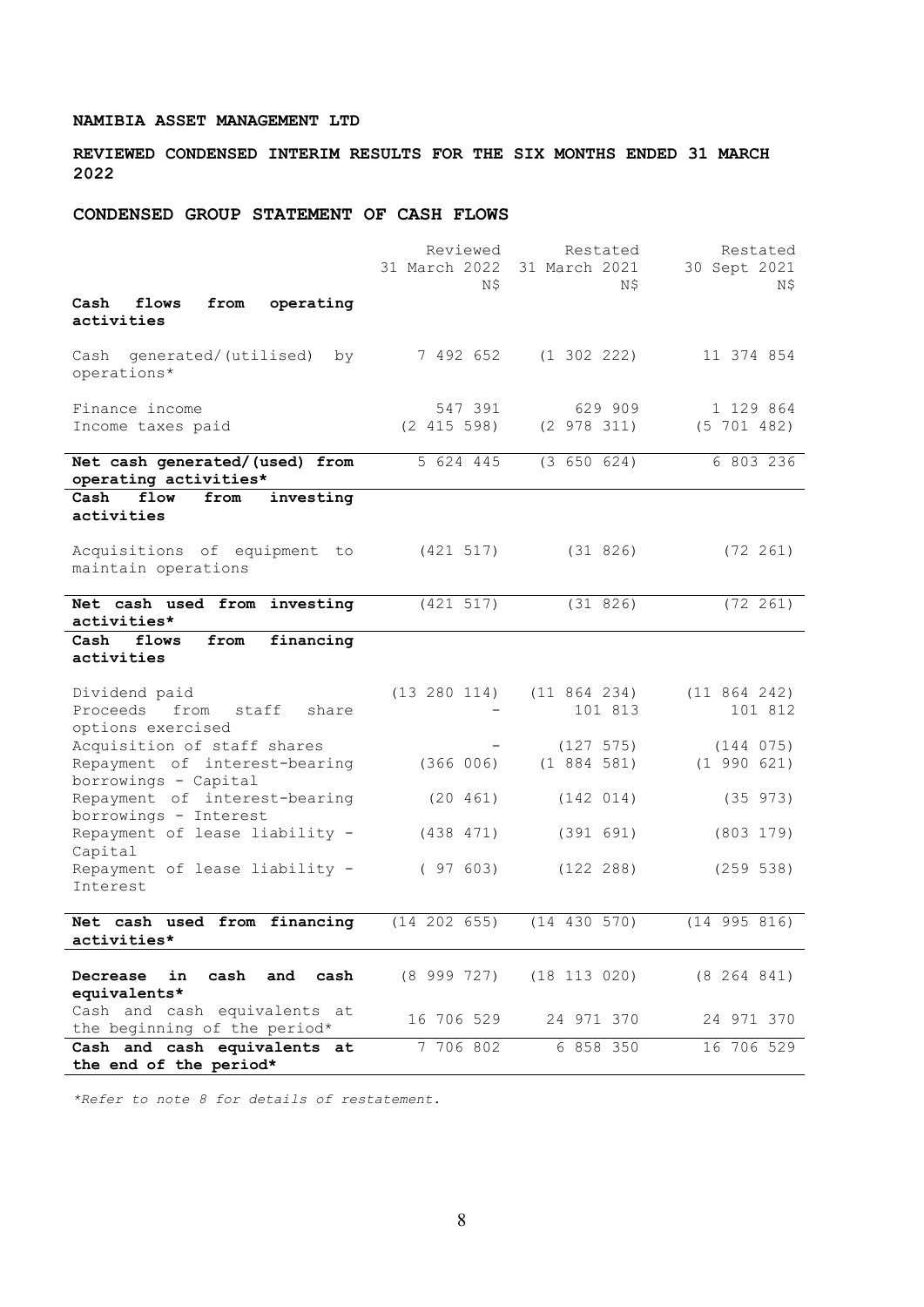## **NOTES TO THE REVIEWED CONDENSED GROUP INTERIM FINANCIAL STATEMENTS**

### **1. Reporting entity**

Namibia Asset Management Ltd (the "Company") is a Company incorporated in Namibia. The condensed Group interim financial statements for the six months ended 31 March 2022 comprise the Company and its subsidiaries (together referred to as the "Group").

## **2. Statement of compliance**

These condensed Group interim financial statements have been prepared using the framework principles, the recognition and measurement principles of the International Financial Reporting Standards (IFRS) and contain the presentation and disclosures required by IAS 34, Interim Financial Reporting and in the manner required by the Namibian Companies Act 28 of 2004. These condensed Group interim financial statements have not been audited but have been independently reviewed by the Group's external auditors.

The Group has only one operating segment and thus no segmental reporting has been provided.

These condensed Group interim financial statements were approved by the Board of Directors on 23 May 2022.

### **3. Significant accounting policies**

The accounting policies applied by the Group in these condensed Group interim financial statements are the same as those applied by the Group in its full Group annual financial statements as at and for the year ended 30 September 2021.

No new or amended IFRS standards became effective for the year ended 30 September 2022 that impacted the Group's reported earnings, financial position or accounting policies.

## **4. Fair value disclosure**

The table below analyses financial instruments carried at fair value, by valuation method. The different levels have been defined as follows:

**Level 1:** Quoted prices (unadjusted) in active markets for identical assets or liabilities.

**Level 2:** Inputs other than quoted prices included in Level 1 that are observable for the asset or liability, either directly (i.e. as closing prices) or indirectly (i.e. derived from closing prices).

**Level 3:** Inputs for the asset or liability that are not based on observable market data (unobservable inputs).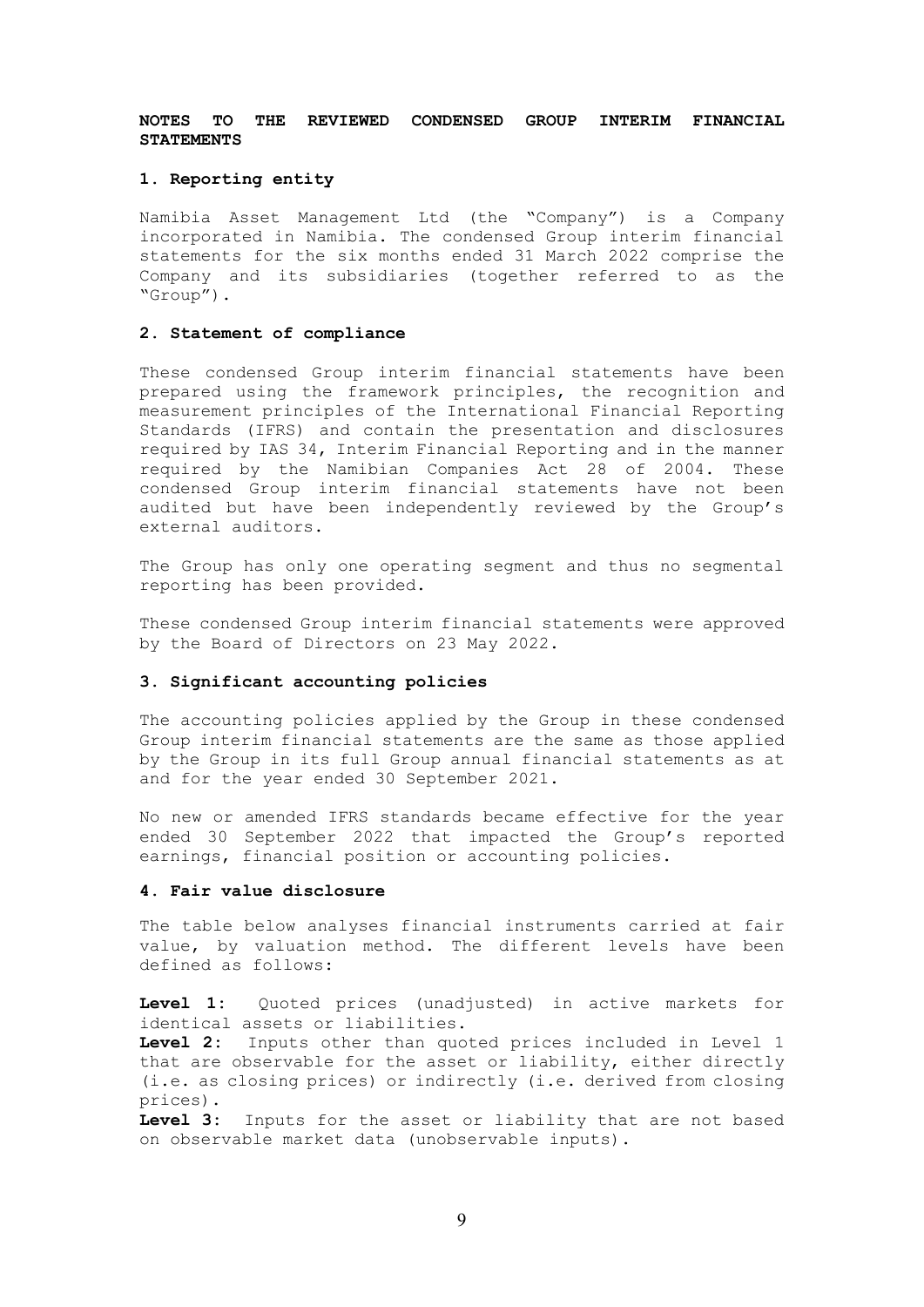# **NOTES TO THE REVIEWED CONDENSED GROUP INTERIM FINANCIAL STATEMENTS (CONTINUED)**

| 31 March 2022 (reviewed) *                        |            | Level 1    |            | Total |
|---------------------------------------------------|------------|------------|------------|-------|
|                                                   |            | N\$        |            | N\$   |
| Financial assets mandatorily at                   |            |            |            |       |
| fair value through profit or loss:                |            |            |            |       |
| Marketable securities - statutory                 |            | 6 000 000  | 6 000 000  |       |
| investments<br>Marketable securities - additional | 16 946 723 |            | 16 946 723 |       |
| investments                                       |            |            |            |       |
|                                                   | 22 946 723 |            | 22 946 723 |       |
|                                                   |            |            |            |       |
| 31 March 2021 (restated)                          |            | Level 1    |            | Total |
|                                                   |            | N\$        |            | N\$   |
| Financial assets designated at fair               |            |            |            |       |
| value through other comprehensive                 |            |            |            |       |
| income:                                           |            |            |            |       |
| Marketable securities - statutory<br>investments  |            | 6 000 000  | 6 000 000  |       |
| Marketable securities - additional                |            | 2 709 904  | 2 709 904  |       |
| investments                                       |            |            |            |       |
| Financial assets designated at fair               |            |            |            |       |
| value through profit or loss:                     |            |            |            |       |
| Marketable securities - additional<br>investments |            | 18 582 307 | 18 582 307 |       |
|                                                   | 27 292 211 |            | 27 292 211 |       |
|                                                   |            |            |            |       |
| 30 September 2021 (restated) *                    |            | Level 1    |            | Total |
|                                                   |            | N\$        |            | Ν\$   |
| Financial assets mandatorily at                   |            |            |            |       |
| fair value through profit or loss:                |            |            |            |       |
| Marketable securities - statutory<br>investments  | 6 000 000  |            | 6 000 000  |       |
| Marketable securities - additional                | 22 054 272 |            | 22 054 272 |       |
| investments                                       |            |            |            |       |
|                                                   | 28 054 272 |            | 28 054 272 |       |

\* All marketable securities previously classified as FVOCI have now been transferred to FVTPL.

## **5. Revenue from contracts with customers**

Revenue comprises:

|                       |      | 31 March 2022 | (reviewed) | N\$ | 31 March 2021 | (reviewed) | N\$                   | (audited)  | 30 Sept<br>2021 |
|-----------------------|------|---------------|------------|-----|---------------|------------|-----------------------|------------|-----------------|
| Segregated<br>fees    | fund |               | 27 247 915 |     |               |            | 26 064 936 74 771 214 |            |                 |
| Unit<br>trust<br>fees | fund |               | 9 053 954  |     |               |            | 8 205 510 16 174 481  |            |                 |
|                       |      |               | 36 301 869 |     |               | 34 270     | 446                   | 90 945 695 |                 |

All revenue from customers is earned over time as defined in IFRS 15.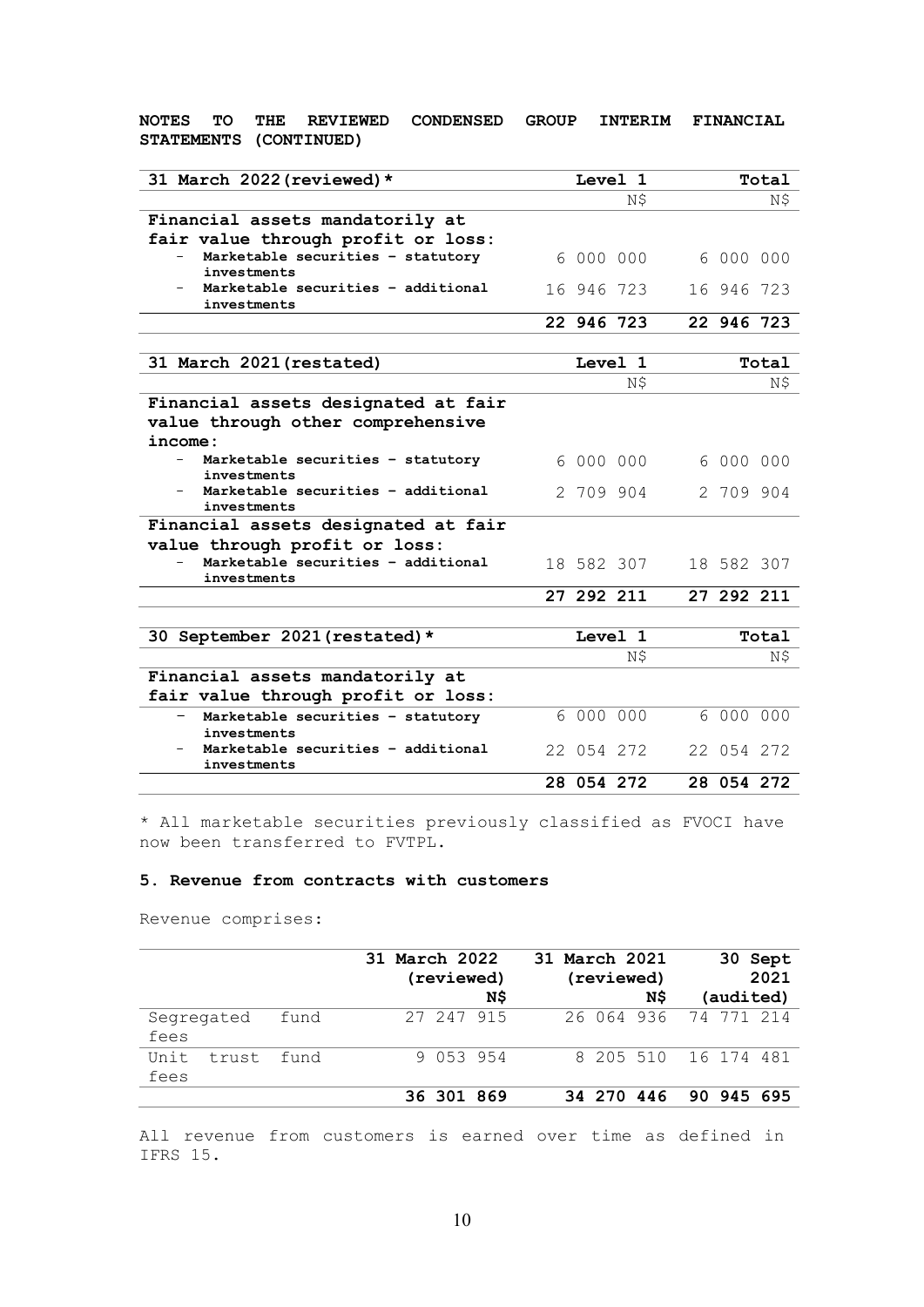**NOTES TO THE REVIEWED CONDENSED GROUP INTERIM FINANCIAL STATEMENTS (CONTINUED)**

### **6. Reserve for own shares**

| Movement in Reserve for<br>own | No. shares | N\$             |
|--------------------------------|------------|-----------------|
| shares                         |            |                 |
| At 1 April 2021                | 44 270 800 | $(9\;338\;762)$ |
| Acquisition of shares by the   | 25 000     | (18526)         |
| Orban Street Trust             |            |                 |
| At 30 September 2021           | 44 295 800 | $(9\;357\;288)$ |
| At 31 March 2022               | 44 295 800 | $(9\;357\;288)$ |

NAM has two incentive schemes under which options to subscribe for NAM shares have been granted to employees as part of the long-term incentive scheme.

## **7. Related party transactions**

No new significant related party transactions arose during the current period which differ in nature to those disclosed in the Group's interim financial statements for the 6 months ended 31 March 2022.

## **8. Prior period restatement**

The following items have been restated in the current period under review as they were incorrectly classified in the prior period.

|            | Table 1: Statement of cash flows for the 6-month period ended 31 |  |  |                                 |  |  |
|------------|------------------------------------------------------------------|--|--|---------------------------------|--|--|
| March 2021 |                                                                  |  |  |                                 |  |  |
|            |                                                                  |  |  | the contract of the contract of |  |  |

| Group       | Before          | Marketable               | Marketable               | Marketable                 | Dividend          | After           |
|-------------|-----------------|--------------------------|--------------------------|----------------------------|-------------------|-----------------|
|             | restatement     | securities               | securities               | securities                 | paid <sup>4</sup> | restatement     |
|             |                 | investments <sup>1</sup> | withdrawals <sup>2</sup> | with draws 1s <sup>3</sup> |                   |                 |
| Details     | N\$             | N\$                      | N\$                      | N\$                        | N\$               | N\$             |
| Cash        | $(1\;367\;438)$ | 828 285)<br>(1           | 1 260 183                | 633 318                    |                   | 302 222)<br>(1) |
| utilised    |                 |                          |                          |                            |                   |                 |
| by          |                 |                          |                          |                            |                   |                 |
| operations  |                 |                          |                          |                            |                   |                 |
| cash<br>Net | (15 580 074)    | 828 285)<br>$(1 -$       | 1 260<br>183             | 318<br>633                 | 864 234<br>11     | (3 650 624)     |
| flows from  |                 |                          |                          |                            |                   |                 |
| operating   |                 |                          |                          |                            |                   |                 |
| activities  |                 |                          |                          |                            |                   |                 |
| cash<br>Net | (599928)        | 1 828 285                | 260 183)<br>(1)          |                            |                   | (31 826)        |
| flows from  |                 |                          |                          |                            |                   |                 |
| investing   |                 |                          |                          |                            |                   |                 |
| activities  |                 |                          |                          |                            |                   |                 |
| Net<br>cash | (2 566 336)     | -                        | -                        | -                          | (11 864 234)      | (14 430 570)    |
| flows from  |                 |                          |                          |                            |                   |                 |
| financing   |                 |                          |                          |                            |                   |                 |
| activities  |                 |                          |                          |                            |                   |                 |

*1 The marketable securities investments were incorrectly classified as an investing activity in the March 2021 period. As such, the comparative has been restated to correct this error by decreasing the marketable securities outflow in investing activities and increasing the Cash utilised by operations by N\$1 828 285.*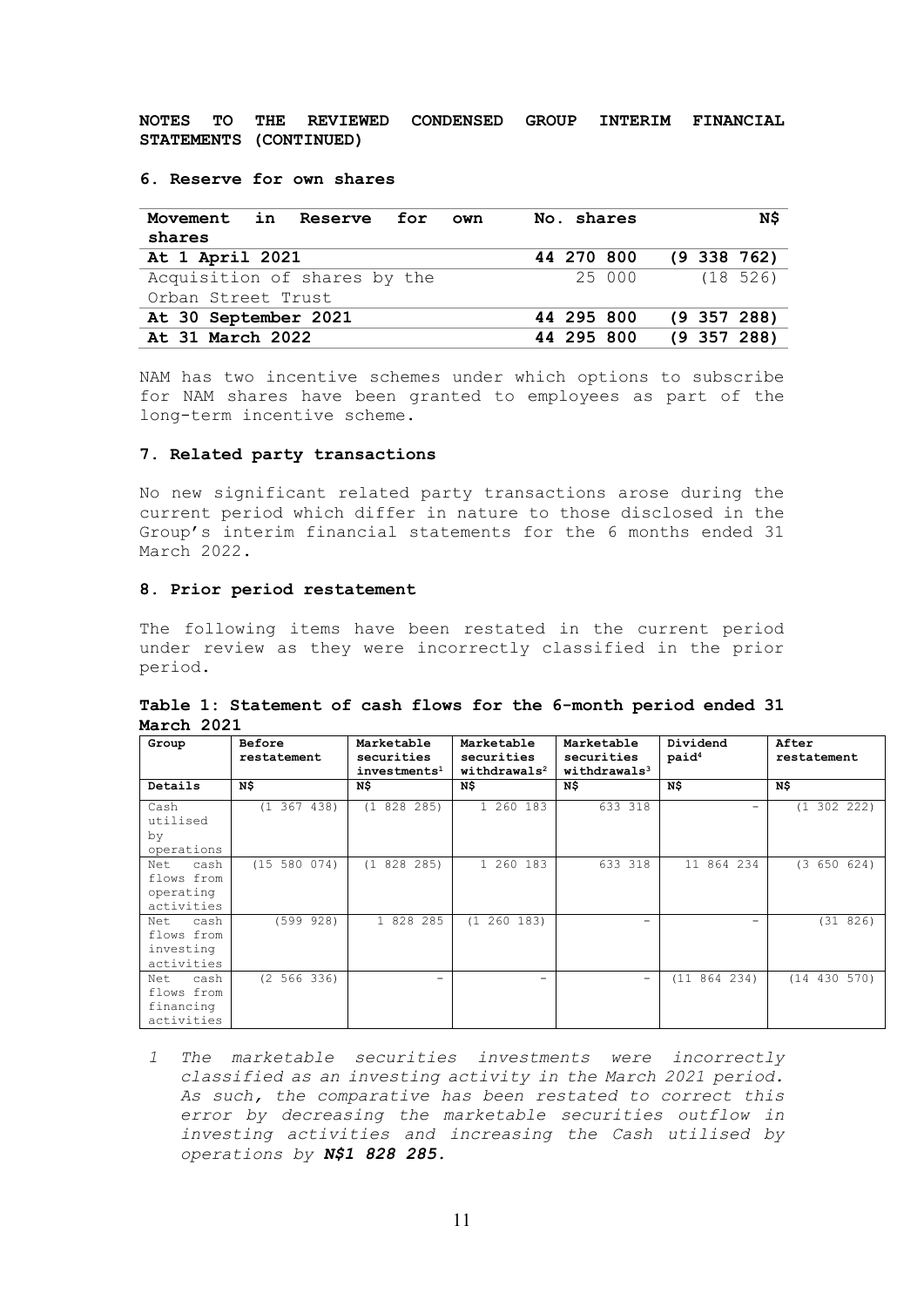- *2 The marketable securities withdrawals were incorrectly classified as an investing activity in the March 2021 period. As such, the comparative has been restated to correct this error by decreasing the marketable securities inflow under investing activities and decreasing the Cash utilised by operations by N\$1 260 183.*
- *3 Refer to Table 2: Statement of cash flows for the period ended 31 March 2021 below for details.*
- *4 Dividend paid was previously classified as part of operating activities. The entity has reclassified dividends paid to financing activities. This reclassification is to improve the usefulness of the information presented. As such, the dividend paid under operating activities has decreased, while the dividends paid under financing activities has increased by N\$11 864 234.*

**Table 2: Statement of cash flows for the 6-month period ended 31 March 2021**

| Group                                                                | Before<br>restatement | in<br>Movement<br>marketable<br>securites <sup>1</sup> | NAM Coronation<br>Strategic<br>Income<br>Fund<br>investment <sup>2</sup> | After<br>restatement |
|----------------------------------------------------------------------|-----------------------|--------------------------------------------------------|--------------------------------------------------------------------------|----------------------|
| Details                                                              | N\$                   | N\$                                                    | N\$                                                                      | N\$                  |
| utilised<br>Cash<br>by operations                                    | (1935510)             | 633 318                                                |                                                                          | (1 302 222)          |
| Net cash flows<br>from operating<br>activities                       | $(4\ 283\ 942)$       | 633 318                                                |                                                                          | (3 650 624)          |
| Cash and cash<br>equivalents at<br>beginning<br>the<br>of the period | 36 013 462            |                                                        | (11 042 092)                                                             | 24 971 370           |
| Cash and cash<br>equivalents at<br>the end of the<br>period          | 17 267 124            |                                                        | (10, 408, 774)                                                           | 6 858 350            |

- *1 The NAM Coronation Strategic Income Fund investment was incorrectly classified as cash and cash equivalents in prior years. As such, the comparative has been restated to correct this error by increasing the working capital changes by N\$633'318 for the movement in marketable securities relating to NAM Coronation Strategic Income Fund investment.*
- *2 The NAM Coronation Strategic Income Fund investment was incorrectly classified as cash and cash equivalents in prior periods. As such, the comparative has been restated to correct this error by decreasing the cash and cash equivalents and increasing the Marketable securities – additional investment at FVTPL by N\$10 408 774 (31 March 2020: N\$11'042'092).*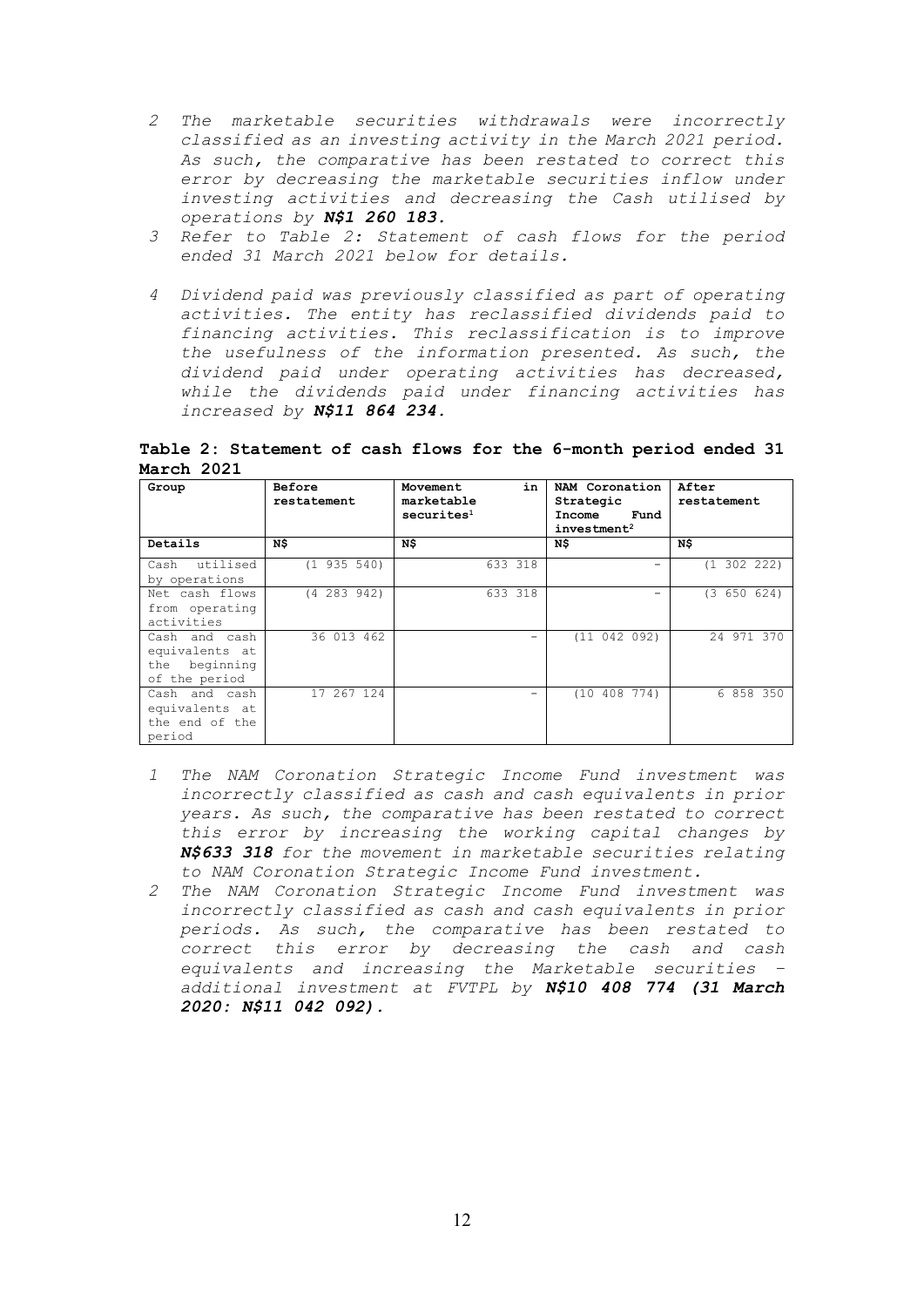| ᅩ◡ᄼᅩ                                                                                |                       |                                                        |                                                                                                                                          |                                                                                 |                      |
|-------------------------------------------------------------------------------------|-----------------------|--------------------------------------------------------|------------------------------------------------------------------------------------------------------------------------------------------|---------------------------------------------------------------------------------|----------------------|
| Group                                                                               | Before<br>restatement | Movement<br>in<br>marketable<br>securites <sup>1</sup> | Non-cash<br>item:<br>Gain I<br>on financial  <br>asset<br>held  <br>fair<br>at.<br>value<br>through<br>profit<br>or<br>loss <sup>1</sup> | <b>NAM</b><br>Coronation<br>Strategic<br>Income Fund<br>investment <sup>2</sup> | After<br>restatement |
| Details                                                                             | N\$                   | N\$                                                    | N\$                                                                                                                                      | N\$                                                                             | N\$                  |
| Cash<br>utilised by<br>operations                                                   | 10 934 841            | 684 906                                                | (244 893)                                                                                                                                | $\overline{\phantom{0}}$                                                        | 11 374 854           |
| Cash<br>and<br>cash<br>equivalents<br>at<br>the<br>beginning<br>οf<br>the<br>period | 36 013 462            | $\overline{\phantom{0}}$                               | $\overline{\phantom{0}}$                                                                                                                 | (11 042 092)                                                                    | 24 971 370           |
| Fair value<br>movement in<br>cash<br>and<br>cash<br>equivalents                     | 244 893               |                                                        | (244 893)                                                                                                                                |                                                                                 |                      |
| Cash<br>and<br>cash<br>equivalents<br>at the end<br>of<br>the<br>period             | 27 553 501            |                                                        | $\overline{\phantom{0}}$                                                                                                                 | (10846972)                                                                      | 16 706 529           |

**Table 3: Statement of cash flows for the year ended 30 September 2021**

- *1 The NAM Coronation Strategic Income Fund investment was incorrectly classified as cash and cash equivalents in prior years. As such, the comparative has been restated to correct this error by decreasing the fair value movement in cash and cash equivalents and increasing the Non-cash item: Fair value movement in cash and cash equivalents by N\$244 893. The working capital changes has also increased by N\$684 906 for the movement in marketable securities relating to NAM Coronation Strategic Income Fund investment.*
- *2 The NAM Coronation Strategic Income Fund investment was incorrectly classified as cash and cash equivalents in prior periods. As such, the comparative has been restated to correct this error by decreasing the cash and cash equivalents and increasing the Marketable securities – additional investment at FVTPL by N\$10 846 972 (30 September 2020: N\$11'042'092).*

## **Table 4: Statement of financial position for the 6-month period ended 31 March 2021**

| Group                                             | Before<br>restatement | Coronation<br><b>NAM</b><br>Strategic<br>Income<br>Fund investment <sup>1</sup> | After<br>restatement |  |
|---------------------------------------------------|-----------------------|---------------------------------------------------------------------------------|----------------------|--|
| Details                                           | N\$                   | ΝŜ                                                                              | N\$                  |  |
| Marketable securities -<br>additional investments | 8 173 533             | 10 408 774                                                                      | 18 582 307           |  |
| Cash and cash equivalents                         | 17 267 124            | (10 408 774)                                                                    | 6 858 350            |  |

*1 The NAM Coronation Strategic Income Fund investment was incorrectly classified as cash and cash equivalents in prior periods. As such, the comparative has been restated*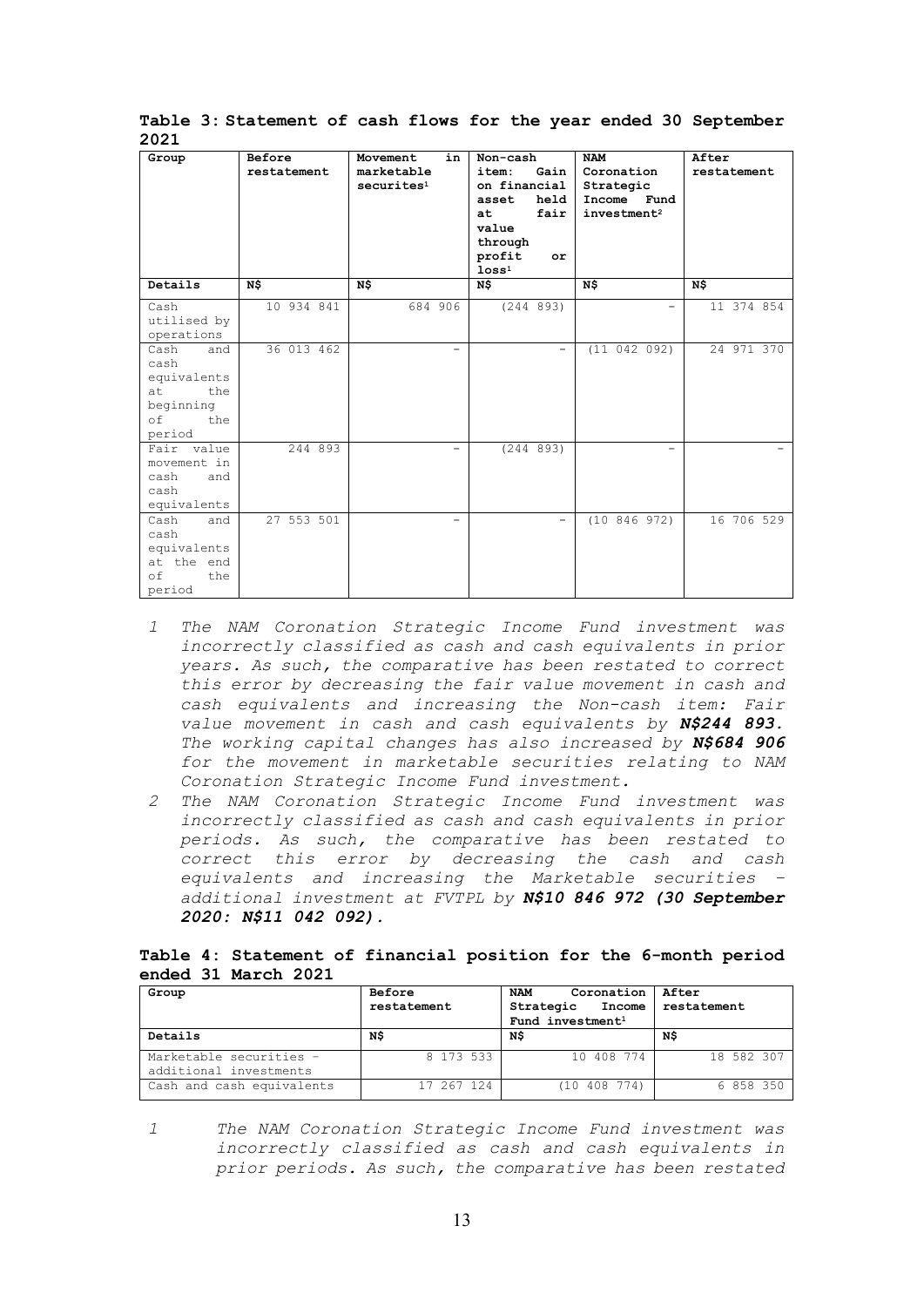*to correct this error by decreasing the cash and cash equivalents and increasing the Marketable securities – additional investment at FVTPL by N\$10 408 774.*

**Table 5: Statement of financial position for the year ended 30 September 2021**

| Group                                             | Before<br>restatement | Coronation<br><b>NAM</b><br>Strategic<br>Income | After<br>restatement |
|---------------------------------------------------|-----------------------|-------------------------------------------------|----------------------|
|                                                   |                       | Fund investment <sup>1</sup>                    |                      |
| Details                                           | N\$                   | ΝŜ                                              | ΝŜ                   |
| Marketable securities -<br>additional investments | 11 207 300            | 10 846 972                                      | 22 054 272           |
| Cash and cash equivalents                         | 27 553 501            | (10846972)                                      | 16 706 529           |

*1 The NAM Coronation Strategic Income Fund investment was incorrectly classified as cash and cash equivalents in prior periods. As such, the comparative has been restated to correct this error by decreasing the cash and cash equivalents and increasing the Marketable securities – additional investment by N\$10 846 972.*

## **9. Events subsequent to the reporting date**

The directors are not aware of any material events, occurring between 31 March 2022 and the authorisation date of the announcement that would have an impact on these results.

The directors remain confident that the Group will continue to deliver on its core strategy. We believe that the actions we take now will bode well for NAM in the future and we continue to look through the market noise to identify those opportunities that will deliver alpha through the cycle.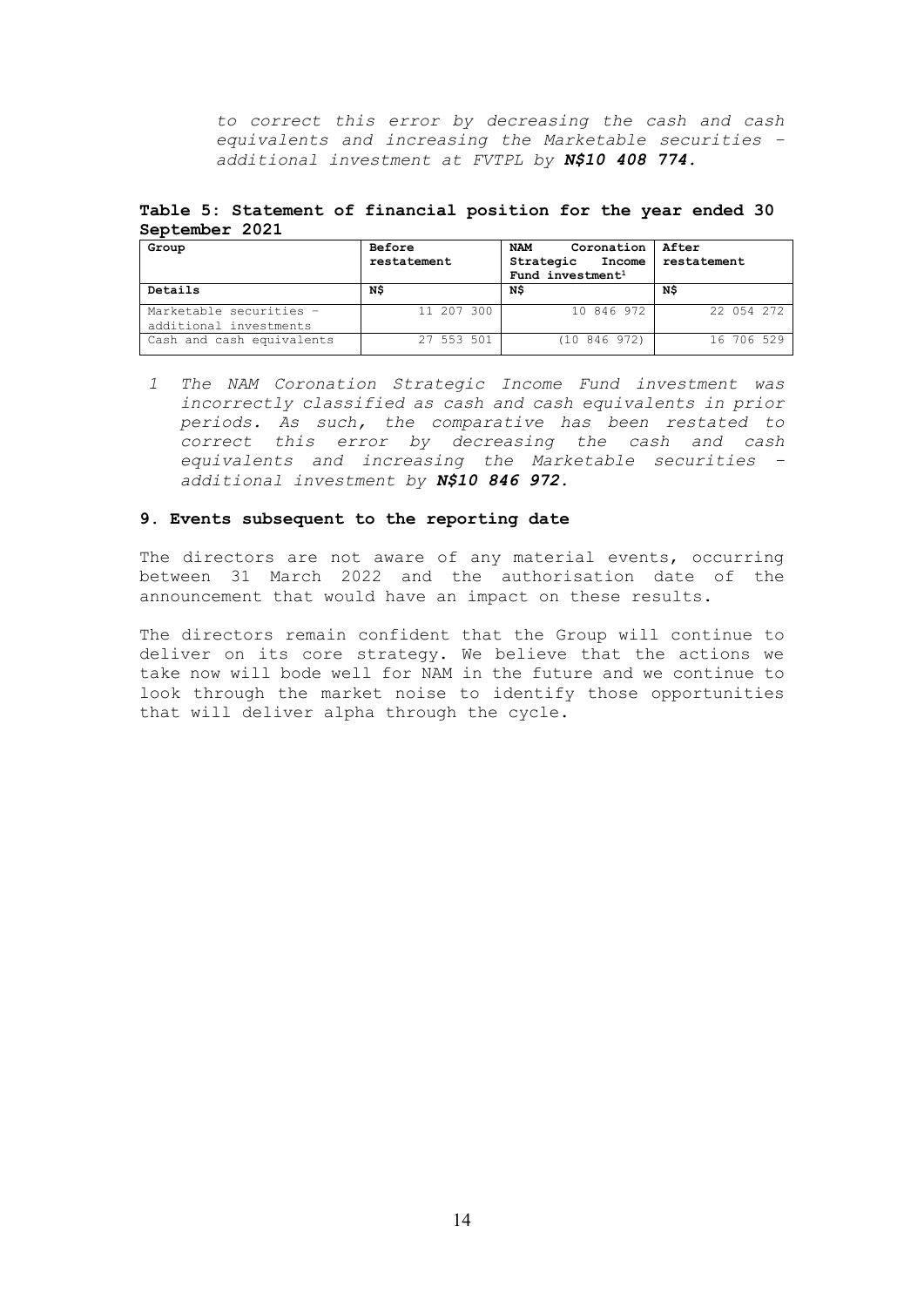| <b>NOTES</b><br>TО<br>THE<br><b>REVIEWED</b><br><b>STATEMENTS</b><br>(CONTINUED)                                             | <b>CONDENSED</b>                    | <b>GROUP</b><br><b>INTERIM</b>                                                | <b>FINANCIAL</b>                  |
|------------------------------------------------------------------------------------------------------------------------------|-------------------------------------|-------------------------------------------------------------------------------|-----------------------------------|
| 10. Earnings per share                                                                                                       | Reviewed<br>31 March<br>2022<br>N\$ | Reviewed<br>31 March<br>2021<br>Ν\$                                           | Audited<br>30 Sept<br>2021<br>N\$ |
| Earnings<br>Earnings<br>share<br>per<br>is<br>based on<br>basic<br>earnings<br>of:                                           | 5 805 821                           | 6 881 602                                                                     | 13 729 260                        |
| Headline<br>earnings<br>per<br>share is based on headline<br>earnings of:                                                    | 5 805 821                           | 6 881 602                                                                     | 13 729 260                        |
| Reconciliation<br>оf<br>basic<br>headline<br>earnings<br>to<br>earnings                                                      |                                     |                                                                               |                                   |
| Basic earnings                                                                                                               | 5 805 821                           | 6 881 602                                                                     | 13 729 260                        |
| Headline<br>earnings<br>ordinary<br>attributable<br>to.<br>shareholders                                                      | 5 805 821                           | 6 881 602                                                                     | 13 729 260                        |
| Weighted average number of<br>ordinary shares in issue<br>Diluted weighted average<br>number of ordinary shares<br>in issue* | 155 704 200<br>157 248 966          | 155 729 200<br>157 706 159                                                    | 155 704 200<br>157 214 905        |
| Reconciliation<br>оf<br>statutory shares in issue<br>to diluted ordinary shares<br>in issue                                  |                                     |                                                                               |                                   |
| Authorised<br>issued<br>and<br>shares                                                                                        | 200 000 000                         | 200 000 000                                                                   | 200 000 000                       |
| Treasury shares<br>Shares held by NAM<br>Staff Share Trust<br>Shares held by The                                             |                                     | (2 067 500) (2 067 500) (2 067 500)<br>(42 228 300) (42 203 300) (42 228 300) |                                   |
| Orban Street Trust<br>Weighted average number                                                                                | 155 704 200                         | 155 729 200                                                                   | 155 704 200                       |
| of shares in issue**<br>Effect of share options<br>outstanding                                                               | 1 544 766                           | 1 976 959                                                                     | 1 510 705                         |
| Diluted ordinary shares<br>in issue                                                                                          | 157 248 966                         | 157 706 159                                                                   | 157 214 905                       |